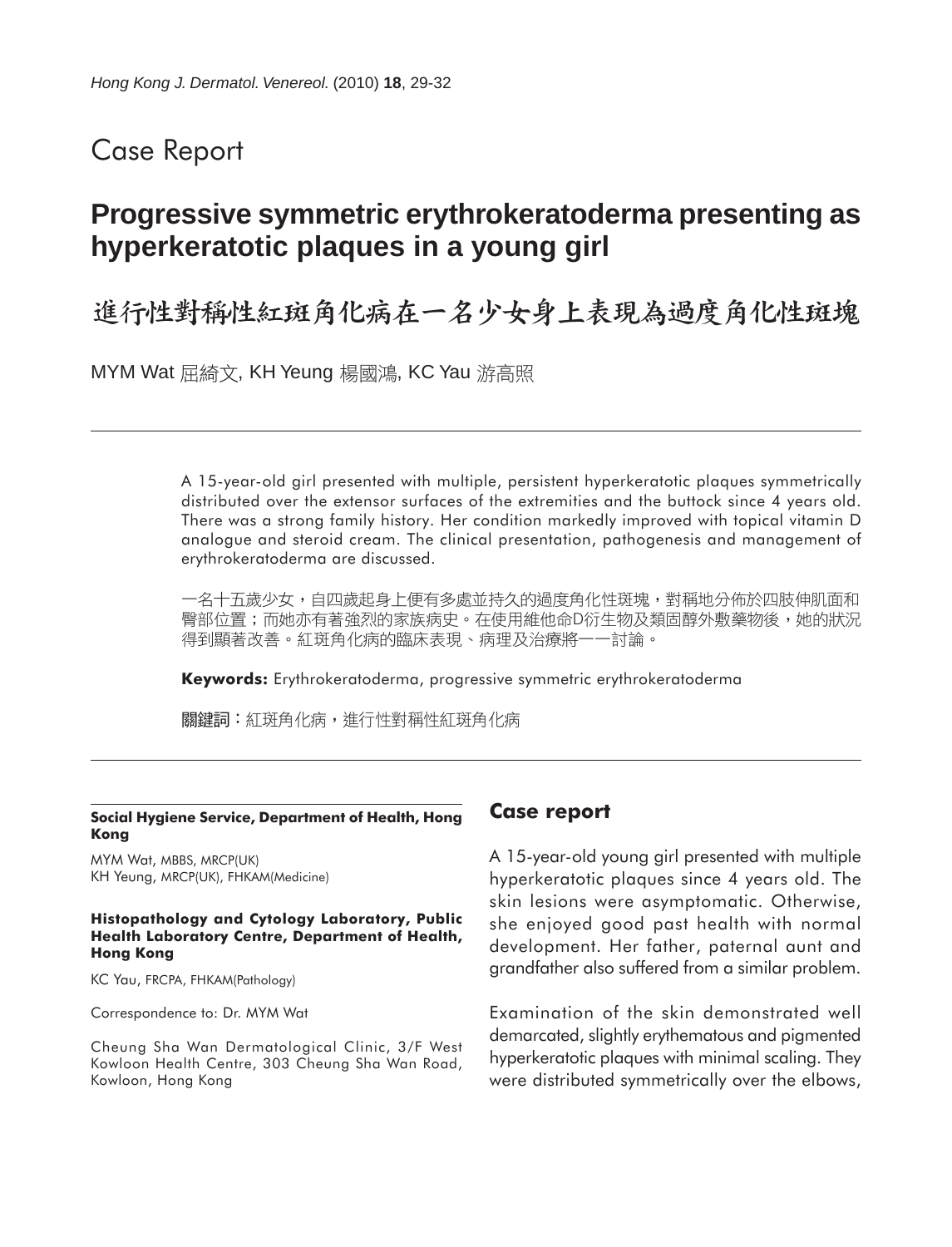knees, dorsa of hands and feet and the buttocks. There was no palmoplantar keratoderma and the mucosa and nail were not involved (Figures 1 & 2).

Differential diagnoses included genodermatoses like progressive symmetric erythrokeratoderma; keratits, ichthyosis and deafness (KID) syndrome; Vohwinkel syndrome; and inflammatory dermatoses like psoriasis, pityriasis rubra pilaris and lichen simplex chronicus.

Skin biopsy showed papillomatous epidermal hyperplasia, compact orthokeratosis and hypergranulosis and superficial perivascular lymphocytic infiltration (Figure 3). Histopathology was suggestive of epidermal hyperplasia. The histopathological and clinical findings were consistent with progressive symmetric erythrokeratoderma.

She was treated with a combination cream of a topical vitamin D analogue and a topical steroid (Daivobet®) and showed marked clinical improvement. Most of the hyperkeraototic plaques resolved with minimal residual erythema only (Figure 4).



Figure 1. Erythematous hyperkeratotic plaque over knee.



**Figure 3.** Papillomatous epidermal hyperplasia, compact orthokeratosis and hypergranulosis and superficial perivascular lymphocytic infiltration (H&E, original magnification x 20).



**Figure 2.** Symmetrical erythematous hyperkeratotic plaques over the dorsa of the hands, especially over the knuckles.



**Figure 4.** Minimal residual erythema after topical vitamin D analogue and steroid.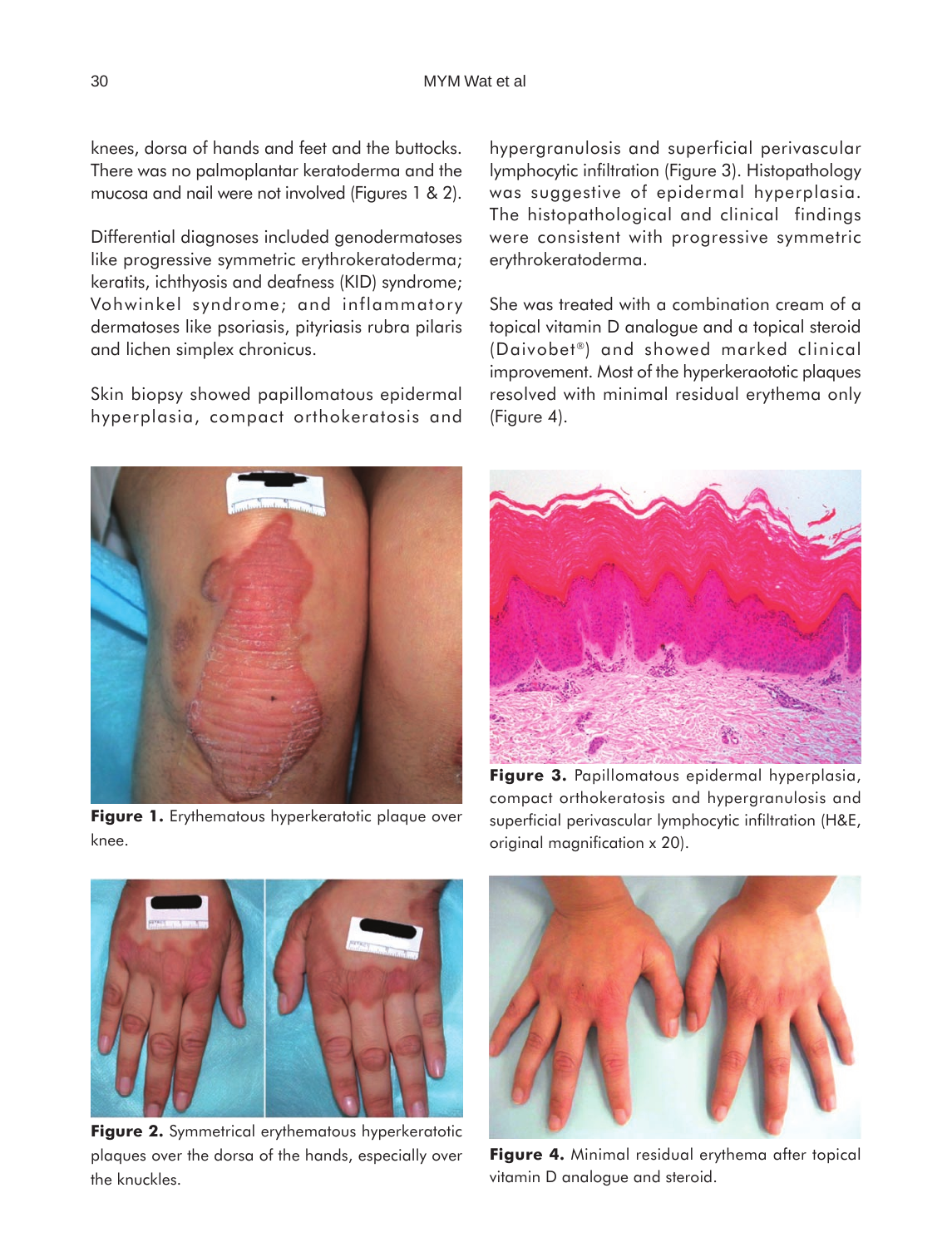### **Discussion**

Erythrokeratoderma is a rare genodermatosis comprising a group of genetically and phenotypically heterogenous conditions. It is usually inherited in an autosomal dominant manner, but rarely autosomal recessive or sporadic cases have been reported.

It is broadly classified into two major subtypes, namely erythrokeratoderma variabilis (EKV) and progressive symmetric erythrokeratoderma (PSEK). But there are other variants including EKV with erythema gyratum repens-like lesions; erythrokeratoderma *en cocardes*; congenital ichthyosis with erythema annulare centrifugum; erythrokeratoderma with ataxia; reticular erythrokeratoderma; atypical erythrokeratoderma with deafness, physical retardation and peripheral neuropathy and erythrokeratoderma-like lesions in KID syndrome (Keratosis, Ichthyosis and Deafness).

EKV usually presents at birth or first year of life. Typically, patients present with migratory erythematous patches or plaques that change in shape and site over hours or days. There are also hyperkeratotic plaques over the extensor surfaces of extremities, while sparing the face, scalp and flexures. This condition is usually exacerbated with emotional stress, hot or cold weather, friction and rarely sun exposure.

Genetic studies revealed that most of these cases were caused by mutations in GJB3 and GJB4 genes on chromosome 1p33.1. GJB3 and GJB4 encode Connexin 31 and 30.3 respectively.<sup>1</sup> Connexin is a gap junction protein, which maintains intracellular communication.

PSEK also presents in the first year of life and early childhood. But in contrast to EKV, there are persistent hyperkeratotic plaques without migratory erythema. The lesions usually appear

over the extensor surfaces of extremities, buttock and face, sparing the trunk. Palmoplantar keratoderma occurs more often than in EKV.

The pathogenesis of PSEK is still not yet established. Mutation in the loricrin gene on chromosome 1q21 was identified in one Japanese family.<sup>2</sup> Loricrin is a major structural component of crosslinked cell envelope of the epidermis. Recently a novel locus was identified in 21q11.2-21q21.2 in one Chinese family affecting 12 out of 27 members.<sup>3</sup> However, there are still a number of patients without an identified mutation.

Treatment includes topical emollients, keratolytics like urea, salicylic acid, retinoid and vitamin D analogues and systemic retinoids. Systemic retinoids, particularly acitretin, was found to be effective in controlling EKV with quick response.<sup>4</sup> However, relapse after cessation is common. Long-term retinoid use may be associated with hepatotoxicity, deranged lipid profile and premature closure of epiphyseal plate. Some authors suggest intermittent treatment with systemic retinoid during summer times when there is exacerbation.4

In view of the localised nature of the lesions in our patient, topical treatment was used. Vitamin D analogues have been found to inhibit basal cell proliferation, normalise keratinocyte differentiation and exert an immunomodulatory effect on keratinocytes.<sup>5</sup> It has been tried in this condition with promising results.<sup>6</sup> However, in view of the heterogeneity of this condition, results may be highly individualised.

In conclusion, erythrokeratoderma is a rare genodermatosis. It should be considered as a differential diagnosis in patients presenting with symmetric hyperkeratotic plaques over extensor surfaces of the limbs, which appear early in life, together with a strong family history. Treatment includes topical keratolytics and systemic retinoid.